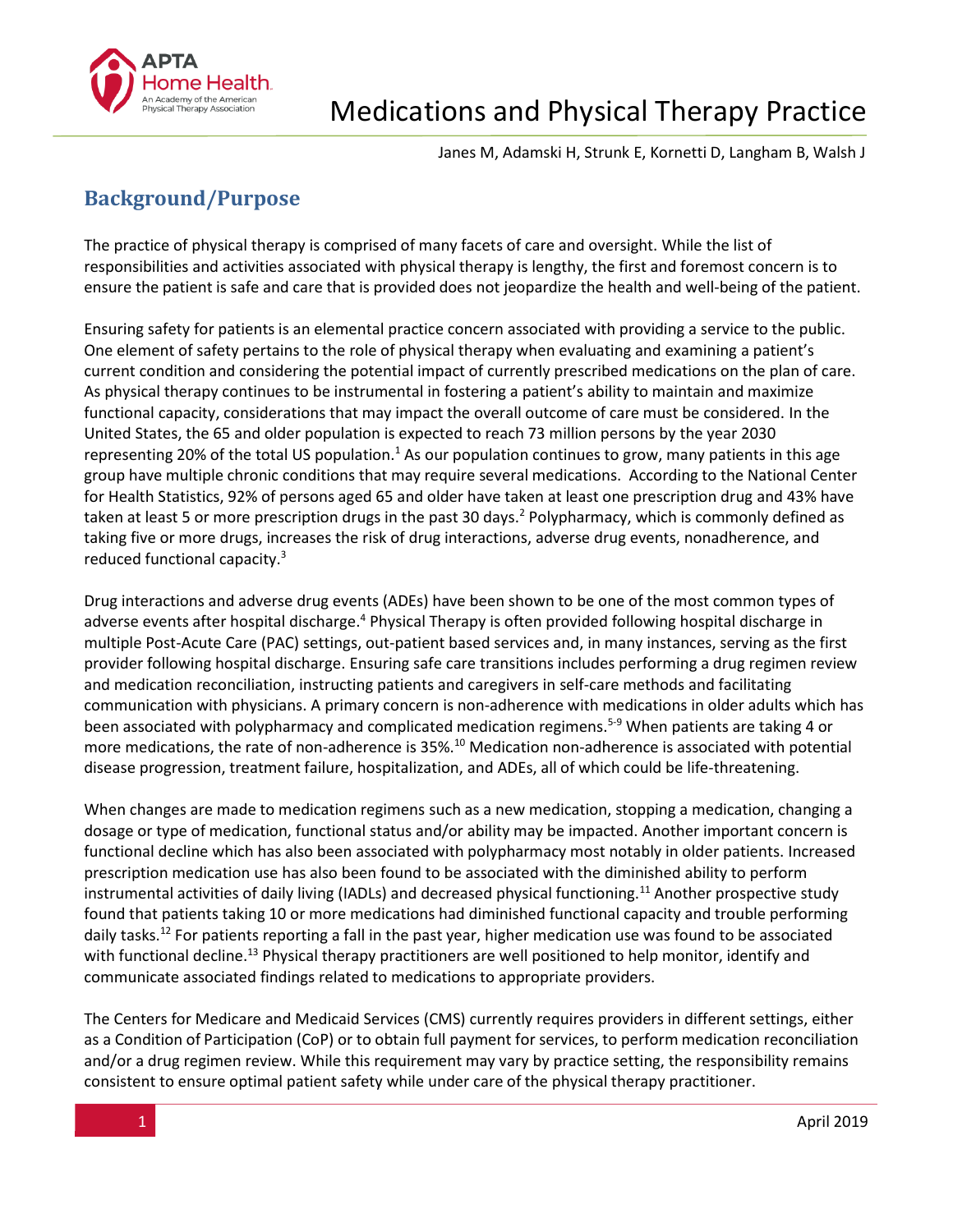

The Improving Medicare Post-Acute Care Transformation (IMPACT) Act of 2014 requires the performance of a Drug Regime Review (DDR), a Quality Measure, be adopted to fulfill the medication reconciliation domain requirement of the IMPACT Act across all PAC settings. Regardless of practice setting, physical therapists and physical therapist assistants should understand the impact and potential adverse effects exercise and/or activity may have on a patient when concurrently taking prescribed medications. Medications can impact a patient's condition or inhibit a patient's anticipated progress while under a therapy plan of care. Practitioners not cognizant of this importance may jeopardize a patient's safety and outcome of care.

The Joint Commission confirms that given the large number of persons receiving health care who take multiple medications and with the complexity of managing those medications, make medication reconciliation an important safety issue. Medication reconciliation requires reviewing and understanding what the patient was prescribed and the medications the patient is actually taking.

The 2017 Joint Commission Home Care National Patient Safety Goals focus on the risk points of medication reconciliation.<sup>14</sup> Goal #3 includes:

- coordinating information during transitions in care both within and outside of the organization
- patient education on safe medication use
- communications with other providers

Despite acknowledging the current need, importance, and focus of medications on patient safety and outcomes there continues to be variability in practice as well as state-specific expectations and limitations on the role of physical therapy and medications. Often a misunderstanding of terminology and responsibility associated with medications impact what is practiced and/or allowed. As an example, understanding definitions and differences of drug regimen review, medication review, medication reconciliation and medication management often provide a framework of what is acceptable and expected practice. These terms unfortunately are often intermixed and lead to confusion on therapy practice related issues regarding medications. In addition to statespecific variables, facility and/or company policies may differ in how they define elements of medication review.

As physical therapy practice has continued to evolve as both a doctoring profession and of practice autonomy, providing a comprehensive and thorough evaluation, examination and assessment process is necessary and is ever more important. Understanding the "structure, function, and potential of the human body" is dependent upon what potentially influences the human body and ability to optimize movement. Physical therapists and physical therapist assistants must consider intrinsic and extrinsic factors that would impact a patient's ability, progress and outcome associated with care. Addressing medications in a drug regimen review and medication reconciliation should be an integral part of practice to help ensure appropriate patient care is delivered and optimal clinical outcomes are obtained.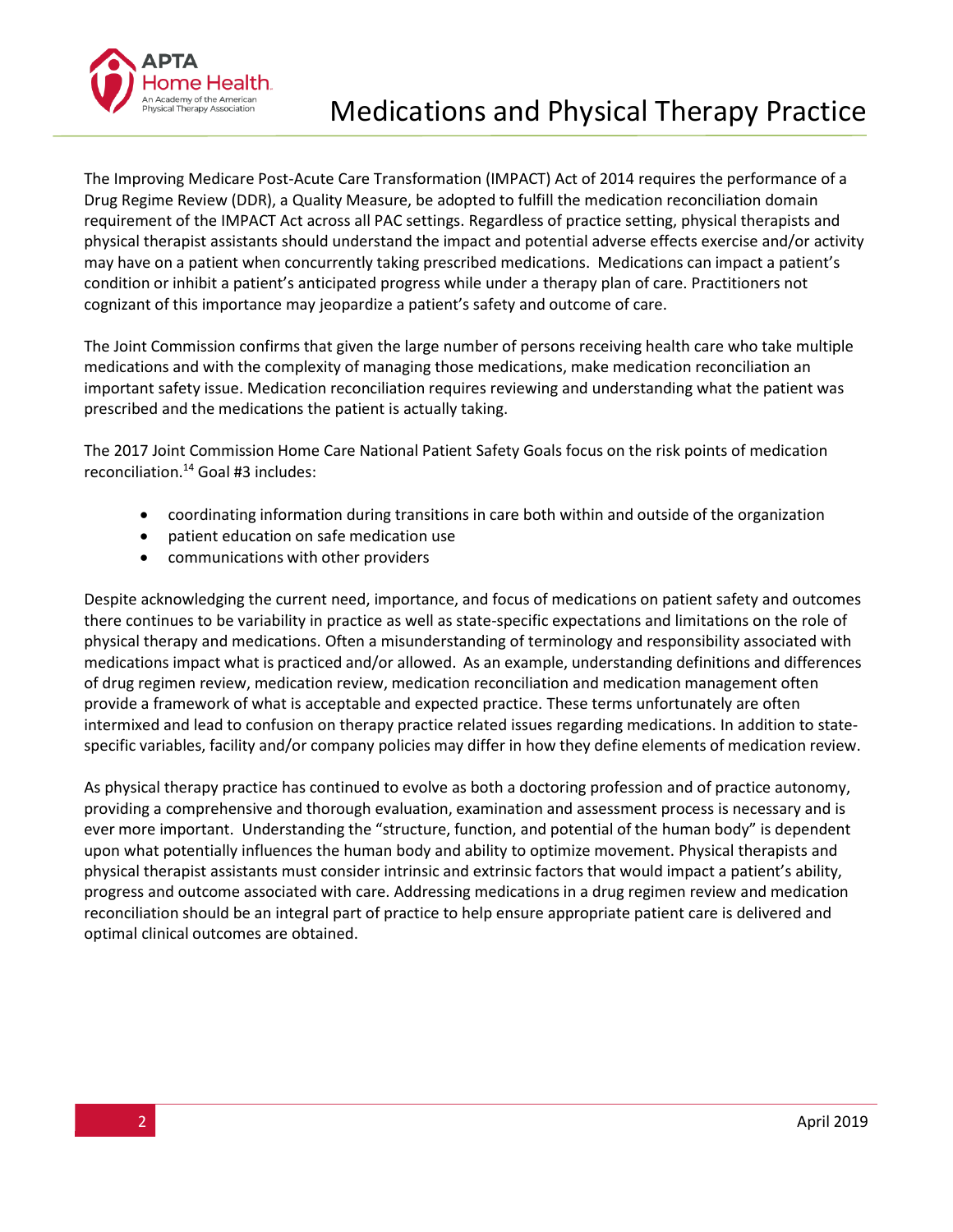

### **APTA Position and Resources**

### **Vision Statement for the Physical Therapy Profession and Guiding Principles to Achieve the Vision**

Adopted by APTA's [House of Delegates \(House\)](http://www.apta.org/HOD/) in 2013, APTA's **Vision Statement for the Physical Therapy Profession** is supported by **Guiding Principles to Achieve the Vision**, which demonstrate how the profession and society will look when the vision is achieved. APTA's [strategic](http://www.apta.org/StrategicPlan/) plan helps the association work toward this vision.

### **Vision Statement for the Physical Therapy Profession**

Transforming society by optimizing movement to improve the human experience.

### **Guiding Principles to Achieve the Vision**

Movement is a key to optimal living and quality of life for all people that extends beyond health to every person's ability to participate in and contribute to society. The complex needs of society, such as those resulting from a sedentary lifestyle, beckon for the physical therapy profession to engage with consumers to reduce preventable health care costs and overcome barriers to participation in society to ensure the successful existence of society far into the future.

While this is APTA's vision for the physical therapy profession, it is meant also to inspire others throughout society to, together, create systems that optimize movement and function for all people. The following principles of Identity, Quality, Collaboration, Value, Innovation, Consumer-centricity, Access/Equity, and Advocacy demonstrate how the profession and society will look when this vision is achieved.

The principles are described as follows:

**Identity:** The physical therapy profession will define and promote th[e movement system](http://www.apta.org/MovementSystem/) as the foundation for optimizing movement to improve the health of society. Recognition and validation of the movement system is essential to understand the structure, function, and potential of the human body. The physical therapist will be responsible for evaluating and managing an individual's movement system across the lifespan to promote optimal development; diagnose impairments, activity limitations, and participation restrictions; and provide interventions targeted at preventing or ameliorating activity limitations and participation restrictions. The movement system is the core of physical therapist practice, education, and research.

**Quality:** The physical therapy profession will commit to establishing and adopting best practice standards across the domains of practice, education, and research as the individuals in these domains strive to be flexible, prepared, and responsive in a dynamic and ever-changing world. As independent practitioners, doctors of physical therapy in clinical practice will embrace best practice standards in examination, diagnosis/classification, intervention, and outcome measurement. These physical therapists will generate, validate, and disseminate evidence and quality indicators, espousing payment for outcomes and patient/client satisfaction, striving to prevent adverse events related to patient care, and demonstrating continuing competence. Educators will seek to propagate the highest standards of teaching and learning, supporting collaboration and innovation throughout academia. Researchers will collaborate with clinicians to expand available evidence and translate it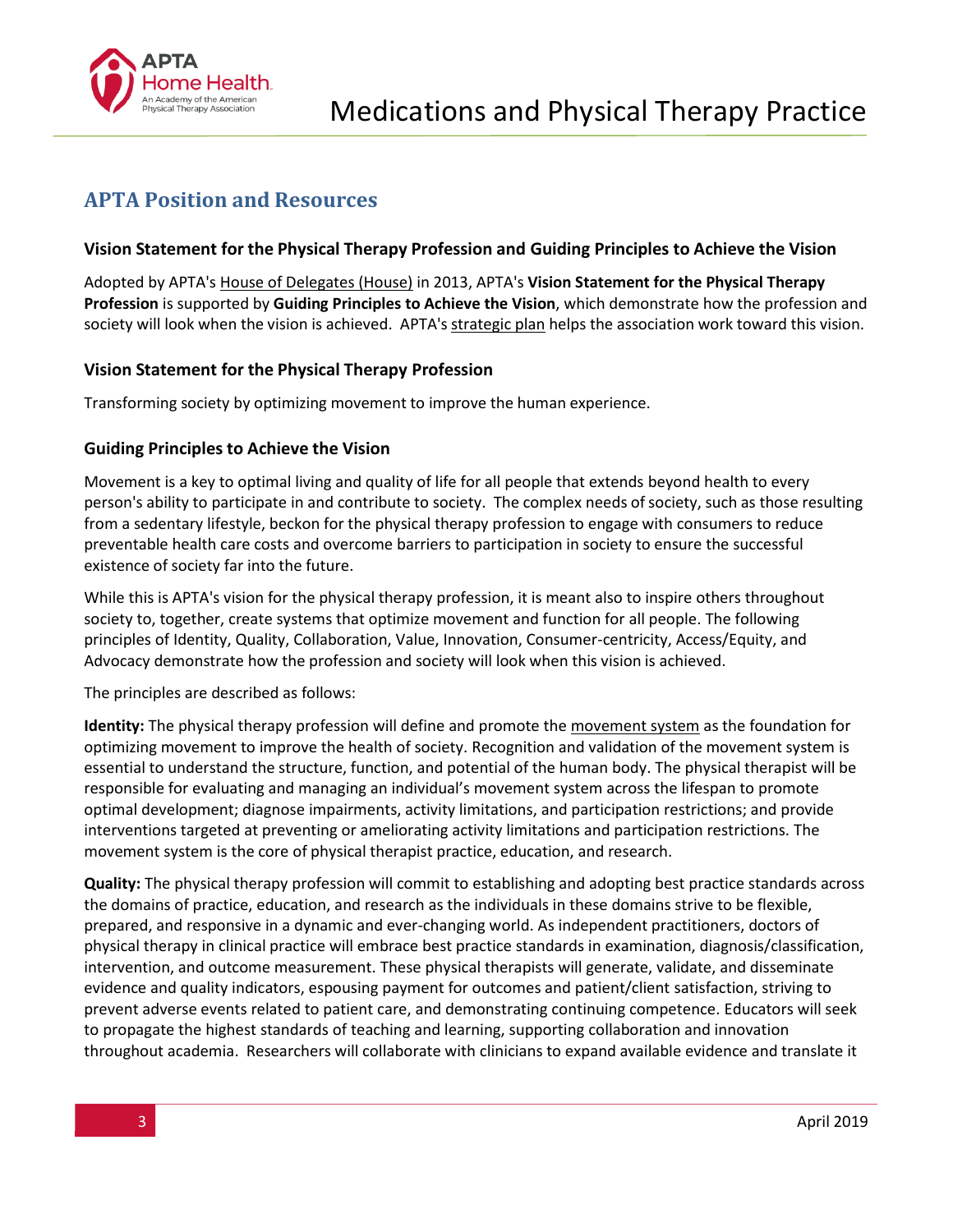

into practice, conduct comparative effectiveness research, standardize outcome measurement, and participate in interprofessional research teams.

**Collaboration:** The physical therapy profession will demonstrate the value of collaboration with other health care providers, consumers, community organizations, and other disciplines to solve the health-related challenges that society faces. In clinical practice, doctors of physical therapy, who collaborate across the continuum of care, will ensure that services are coordinated, of value, and consumer-centered by referring, comanaging, engaging consultants, and directing and supervising care. Education models will value and foster interprofessional approaches to best meet consumer and population needs and instill team values in physical therapists and physical therapist assistants. Interprofessional research approaches will ensure that evidence translates to practice and is consumer-centered.

**Value:** Value has been defined as "the health outcomes achieved per dollar spent."<sup>15</sup> To ensure the best value, services that the physical therapy profession will provide will be safe, effective, patient/client-centered, timely, efficient, and equitable.<sup>16</sup> Outcomes will be both meaningful to patients/clients and cost-effective. Value will be demonstrated and achieved in all settings in which physical therapist services are delivered. Accountability will be a core characteristic of the profession and will be essential to demonstrating value.

**Innovation:** The physical therapy profession will offer creative and proactive solutions to enhance health services delivery and to increase the value of physical therapy to society. Innovation will occur in many settings and dimensions, including health care delivery models, practice patterns, education, research, and the development of patient/client-centered procedures and devices and new technology applications. In clinical practice, collaboration with developers, engineers, and social entrepreneurs will capitalize on the technological savvy of the consumer and extend the reach of the physical therapist beyond traditional patient/client–therapist settings. Innovation in education will enhance interprofessional learning, address workforce needs, respond to declining higher education funding, and, anticipating the changing way adults learn, foster new educational models and delivery methods. In research, innovation will advance knowledge about the profession, apply new knowledge in such areas as genetics and engineering, and lead to new possibilities related to movement and function. New models of research and enhanced approaches to the translation of evidence will more expediently put these discoveries and other new information into the hands and minds of clinicians and educators.

**Consumer-centricity:** Patient/client/consumer values and goals will be central to all efforts in which the physical therapy profession will engage. The physical therapy profession embraces cultural competence as a necessary skill to ensure best practice in providing physical therapist services by responding to individual and cultural considerations, needs, and values.

**Access/Equity:** The physical therapy profession will recognize health inequities and disparities and work to ameliorate them through innovative models of service delivery, advocacy, attention to the influence of the social determinants of health on the consumer, collaboration with community entities to expand the benefit provided by physical therapy, serving as a point of entry to the health care system, and direct outreach to consumers to educate and increase awareness.

**Advocacy:** The physical therapy profession will advocate for patients/clients/consumers both as individuals and as a population, in practice, education, and research settings to manage and promote change, adopt best practice standards and approaches, and ensure that systems are built to be consumer-centered.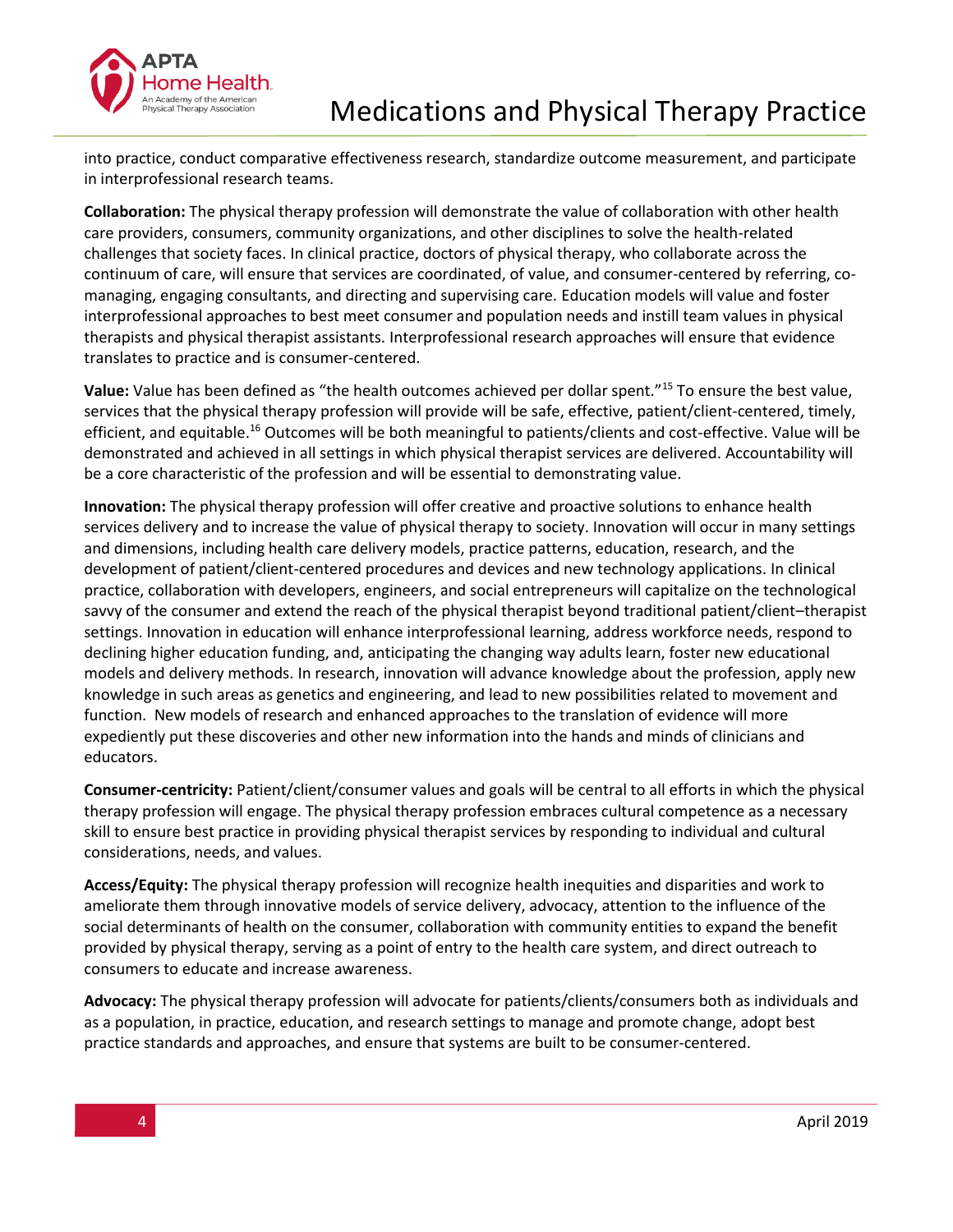

## **Definitions**

- **Drug Regimen Review** ‐ A review of all medications the patient is currently using to identify any potential adverse effects and drug reactions, including ineffective drug therapy, significant side effects, significant drug interactions, duplicate drug therapy, and non-compliance with drug therapy<sup>17</sup>
- **Medication Reconciliation**  The process of creating the most accurate list possible of all medications a patient is taking – including drug name, dosage, frequency, and route – and comparing that list against the physician's admission, transfer, and/or discharge orders, with the goal of providing a correct list of medications to the patient at all transition points.<sup>18</sup>
- **Medication Management ‐** Definition adopted by the pharmacy profession in 2004 inclusive of a service or group of services that optimize therapeutic outcomes for individual patients. Includes medication therapy review, pharmacotherapy consults, anticoagulation management, immunizations, health and wellness programs, and many other clinical services. Pharmacists provide medication therapy management to assist patients in achieving the best benefits from their medications by actively managing drug therapy and by identifying, preventing, and resolving medication related problems.<sup>19</sup>

### **Selected Resources:**

- Pharmacology in Physical Therapist Practice HOD [P06-04-14-14](https://www.apta.org/uploadedFiles/APTAorg/About_Us/Policies/HOD/Practice/Pharmacology.pdf)
- Guidelines: Physical Therapy Documentation of Patient/Client Management BOD [G03-05-16-41](https://www.apta.org/uploadedFiles/APTAorg/About_Us/Policies/BOD/Practice/DocumentationPatientClientMgmt.pdf)
- Minimum Required Skills of Physical Therapist Graduates at Entry Level [BOD G11-05-20-49](https://www.apta.org/uploadedFiles/APTAorg/About_Us/Policies/BOD/Education/MinReqSkillsPTGrad.pdf)
- APTA Official Statement: The Role of Physical Therapists in Medication [Management](https://www.apta.org/uploadedFiles/APTAorg/Payment/Medicare/Coding_and_Billing/Home_Health/Comments/Statement_MedicationManagement_102610.pdf)
- APTA: Medication [Management](http://www.homehealthquality.org/getattachment/UP/UP-Event-Archives/PTs_and_Medication_State_Law_and_Regs_4-13_(2).pdf.aspx) and Physical Therapists
- APTA: Guide to Physical [Therapist](http://guidetoptpractice.apta.org/) Practice
- 2019 Quality ID #130 (NQF 0419): Documentation of Current [Medications in the](http://www.apta.org/uploadedFiles/APTAorg/Payment/VBC/QPP/MIPS/2019/2019Measure130.pdf#search%3D%22Medication%20Management%22) Medical Record
- Providing Physical Therapy in the Home [http://www.homehealthsection.org/global\\_engine/download.asp?fileid=9BAAE903-74A0-4560-BF9F-](http://www.homehealthsection.org/global_engine/download.asp?fileid=9BAAE903-74A0-4560-BF9F-AA801056CEAA&ext=pdf)[AA801056CEAA&ext=pdf](http://www.homehealthsection.org/global_engine/download.asp?fileid=9BAAE903-74A0-4560-BF9F-AA801056CEAA&ext=pdf)
- OASIS D Guidance Manual [https://www.cms.gov/Medicare/Quality-Initiatives-Patient-Assessment-](https://www.cms.gov/Medicare/Quality-Initiatives-Patient-Assessment-Instruments/HomeHealthQualityInits/Downloads/OASIS-D-Guidance-Manual-final.pdf)[Instruments/HomeHealthQualityInits/Downloads/OASIS-D-Guidance-Manual-final.pdf](https://www.cms.gov/Medicare/Quality-Initiatives-Patient-Assessment-Instruments/HomeHealthQualityInits/Downloads/OASIS-D-Guidance-Manual-final.pdf)
- CMS Home Health Quality Initiatives-[https://www.cms.gov/Medicare/Quality-Initiatives-Patient-](https://www.cms.gov/Medicare/Quality-Initiatives-Patient-Assessment-Instruments/HomeHealthQualityInits/HHQIQualityMeasures.html)[Assessment-Instruments/HomeHealthQualityInits/HHQIQualityMeasures.html](https://www.cms.gov/Medicare/Quality-Initiatives-Patient-Assessment-Instruments/HomeHealthQualityInits/HHQIQualityMeasures.html)
- Medicare Benefit Policy Manual- Chapter 7 [https://www.cms.gov/Regulations-and-](https://www.cms.gov/Regulations-and-Guidance/Guidance/Manuals/downloads/bp102c07.pdf)[Guidance/Guidance/Manuals/downloads/bp102c07.pdf](https://www.cms.gov/Regulations-and-Guidance/Guidance/Manuals/downloads/bp102c07.pdf)
- 42 CFR Part 484 Interpretive Guidelines: Home Health Agencies (484.55c) <https://www.cms.gov/Regulations-and-Guidance/Legislation/CFCsAndCoPs/homehealth.html>